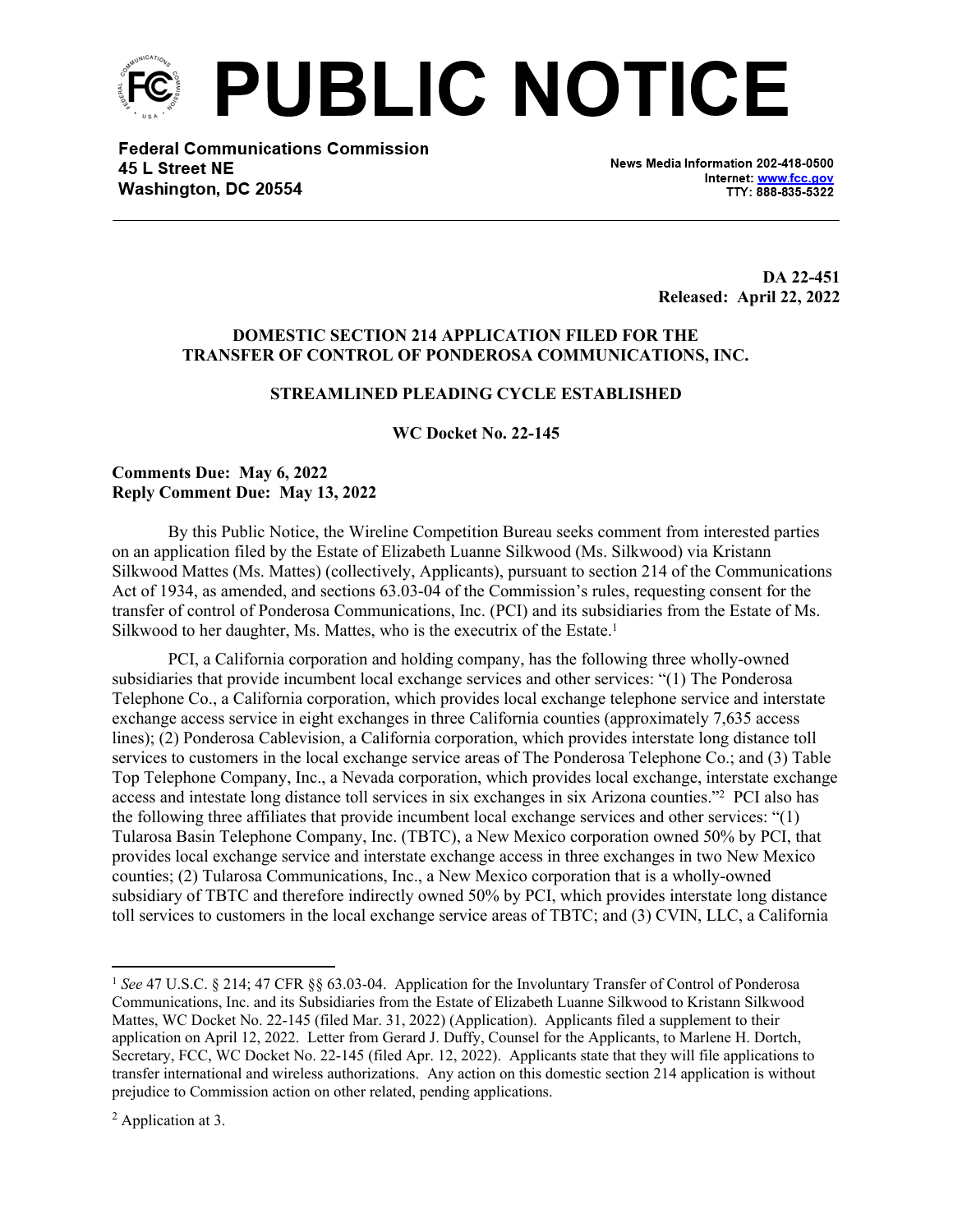limited liability company in which PCI holds a non-controlling 16.89% member interest, which provides various transport and business services in central California."<sup>3</sup>

Ms. Silkwood died on December 22, 2021, and at the time of her death, she had *de facto* control of PCI and its subsidiaries and affiliates via: "(1) her ownership of 29.44 percent of PCI's voting stock; (2) her role as trustee or co-trustee of family trusts that held another 29.57 percent of PCI's voting stock; and (3) her 50 percent control of Silkwood Ventures, LLC which controls 2.80 percent of PCI's voting stock (for a total of 61.81 percent of PCI's voting stock)." <sup>4</sup> Applicants state that Ms. Mattes, a U.S. citizen, does not hold a 10% or greater interest in any other telecommunications provider. Applicants further state that Franklin E. Bigelow and Mary Costales, both U.S. citizens, each directly hold 2.02% of the PCI voting stock and are the trustee or co-trustees of fifteen separate trusts that hold a cumulative 24.20% of the PCI voting stock.

Applicants describe that Ms. Mattes will "obtain *de facto* control of PCI and its subsidiaries and affiliates via: (a) her ownership of 4.98 percent of the voting stock of PCI prior to Ms. Silkwood's death; (b) her control as Executrix of the 29.44 percent of the voting stock of PCI in Ms. Silkwood's estate; (c) her control as trustee of the 23.52 percent of the voting stock of PCI that is held by family trusts for which she succeeds Ms. Silkwood as trustee; and (d) her control as co-trustee of a trust that contains the membership interests of a limited liability company that owns 2.80 percent of the voting stock of PCI. Thus, Ms. Mattes will own directly or control as Executrix or Trustee a total of 60.74 percent of the voting stock of PCI."<sup>5</sup>

Applicants state that "after the probate of Ms. Silkwood's estate is completed and the PCI stock is distributed in accordance with the terms of the applicable will provisions and trust documents, Ms. Mattes, as the primary beneficiary of Ms. Silkwood's will and the various family trusts, will own more than 50.1% of the voting stock of PCI and her *de facto* control of PCI will have evolved on a *pro forma* basis into *de jure* control."<sup>6</sup> As a result, Ms. Mattes' control of PCI will give her control of The Ponderosa Telephone Co., Table Top Telephone Company, Inc., and Ponderosa Cablevision. In addition, control of PCI will give Ms. Mattes negative control of Tularosa Basin Telephone Company, Inc. and Tularosa Communications, Inc.

Applicants request streamlined treatment of the transaction and assert that a grant of the application would serve the public interest, convenience, and necessity. We accept the Application for filing under section  $63.03(b)(1)(ii)$  of the Commission's rules.<sup>7</sup>

Domestic Section 214 Application Filed for the Transfer of Control of Ponderosa Communications, Inc., WC Docket No. 22-145 (filed Mar. 31, 2022).

#### **GENERAL INFORMATION**

The transfer of control identified herein has been found, upon initial review, to be acceptable for filing as a streamlined application. The Commission reserves the right to return any transfer application if, upon further examination, it is determined to be defective and not in conformance with the Commission's rules and policies. Pursuant to section 63.03(a) of the Commission's rules, 47 CFR § 63.03(a), interested parties may file comments **on or before May 6, 2022**, and reply comments **on or** 

6 *Id*. at 11.

<sup>3</sup> *Id*.

<sup>4</sup> *Id.* at 2.

<sup>&</sup>lt;sup>5</sup> *Id*. at 10-11. Applicants provided a description of the family trusts and their ownership interests in the application. Id. at 8-10.

<sup>7</sup> 47 CFR § 63.03(b)(1)(ii).